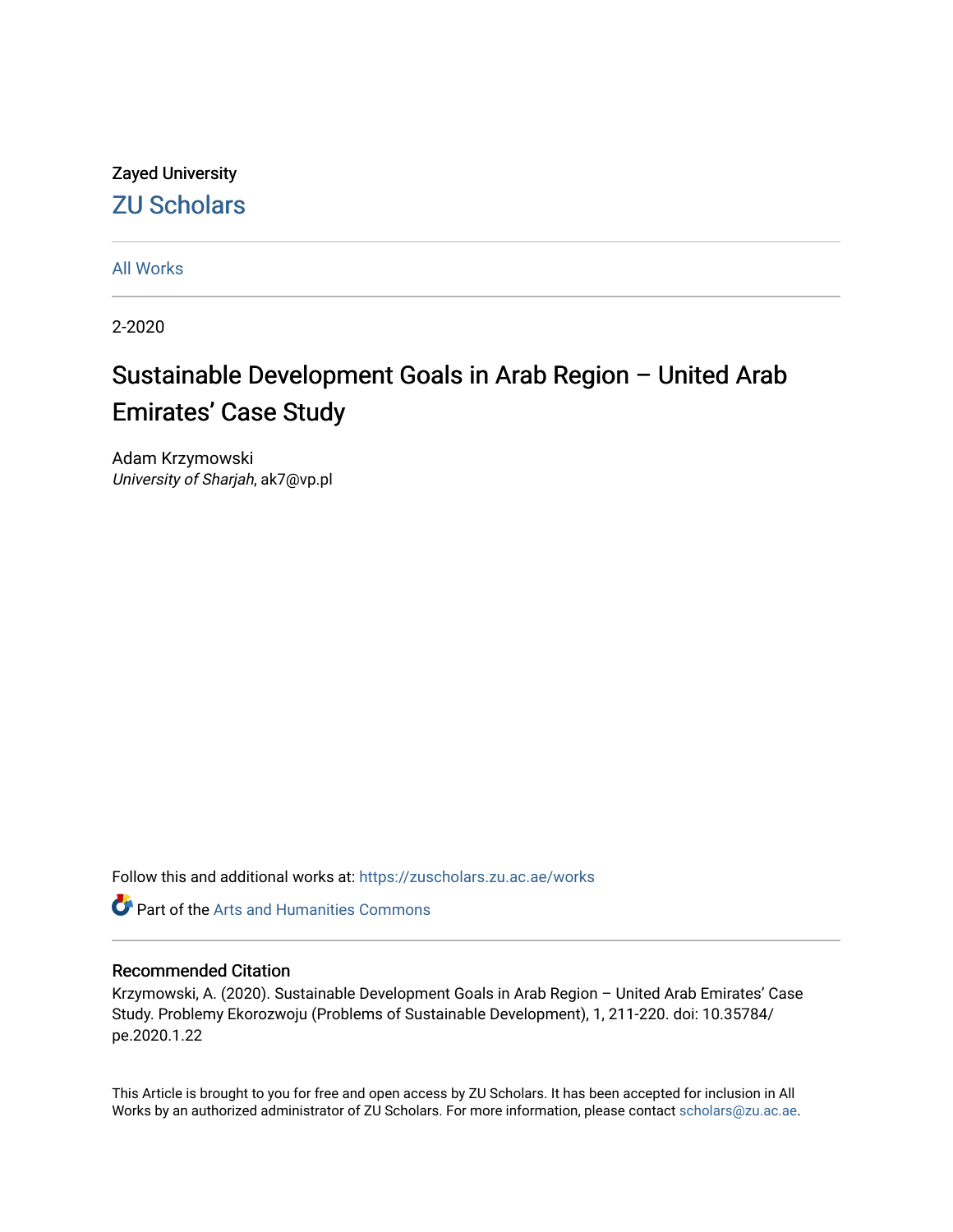## **Sustainable Development Goals in Arab Region – United Arab Emirates' Case Study**

## **Cele Zrównoważonego Rozwoju w Regionie Arabskim – Studium Przypadku Zjednoczonych Emiratów Arabskich**

### **Adam Krzymowski**

*Former Ambassador of Poland to the United Arab Emirates, Senior Advisor to Expo2020 Dubai and Professor (part time) at Sorbonne University, New York University (Abu Dhabi) and University of Sharjah E-mail: ak7@vp.pl*

### **Abstract**

The article presents an analysis of the *Sustainable Development Goals* in the Arab region with particular emphasis on the example of the UAE. The initiatives of this country deserve an in-depth analysis due to their scale, innovative nature and huge ambitions to achieve the first position in the world in many areas of activity, including the achievement of the objectives of the UN 2030 program. The article analyzes projects and their implementation, including *Vision 2021*, the *Green economy program*, the *National Innovation Strategy*, the *Energy 2050 Strategy*, initiatives for tolerance and world peace, humanitarian aid, or activities related to the fight against climate change. In this context, the World Expo is shown, which will take place in Dubai from October 2020 to April 2021 and for which sustainable development is one of the main themes. This article, presenting all these visions and activities serving their implementation, also shows the context of the huge dynamics of the population development of the UAE, including Dubai, which just before the establishment of the state in 1971 had a population of 80,000 thousand to nearly 4 million today. The article shows the socio-political aspects of sustainable development and the impact of new technologies on sustainable development.

**Key words:** sustainable development, green economy, UN 2030, smart city, renewable energy, climate changes

### **Streszczenie**

Artykuł przedstawia analizę *Celów Zrównoważonego Rozwoju* w regionie arabskim ze szczególnym uwzględnieniem przykładu ZEA. Inicjatywy tego państwa zasługują na dogłębną analizę z uwagi na ich skalę, innowacyjny charakter oraz ogromne ambicje osiągnięcia pierwszej pozycji na świecie w wielu obszarach aktywności, w tym osiągania celów programu ONZ 2030. Artykuł analizuje projekty oraz ich realizacje, w tym m.in. *Vision 2021, Program zielonej gospodarki, Narodową Strategię Innowacji, Strategię dotyczącą Energii 2050*, inicjatywy na rzecz tolerancji i pokoju na świecie, pomocy humanitarnej, czy działaniom związanym z walką ze zmianami klimatycznymi. W tym też kontekście ukazana jest Światowa Wystawa Expo, która odbędzie w Dubaju od października 2020 do kwietnia 2021 i dla której zrównoważony rozwój jest jednym z przewodnim tematem. Niniejszy artykuł przedstawiając te wszystkie wizje i aktywności służące ich realizacji, ukazuje również kontekst ogromnej dynamiki rozwoju populacji ZEA, w tym Dubaju, który tuż przed powołaniem państwa w 1971 roku liczył 80,000 tysięcy mieszkańców do blisko 4 milionów obecnie. Artykuł ukazuje społeczno-polityczne aspekty zrównoważonego rozwoju oraz wpływ nowych technologii na zrównoważony rozwój.

**Słowa kluczowe**: zrównoważony rozwój, zielona gospodarka, ONZ 2030, energia odnawialna, zmiany klimatyczne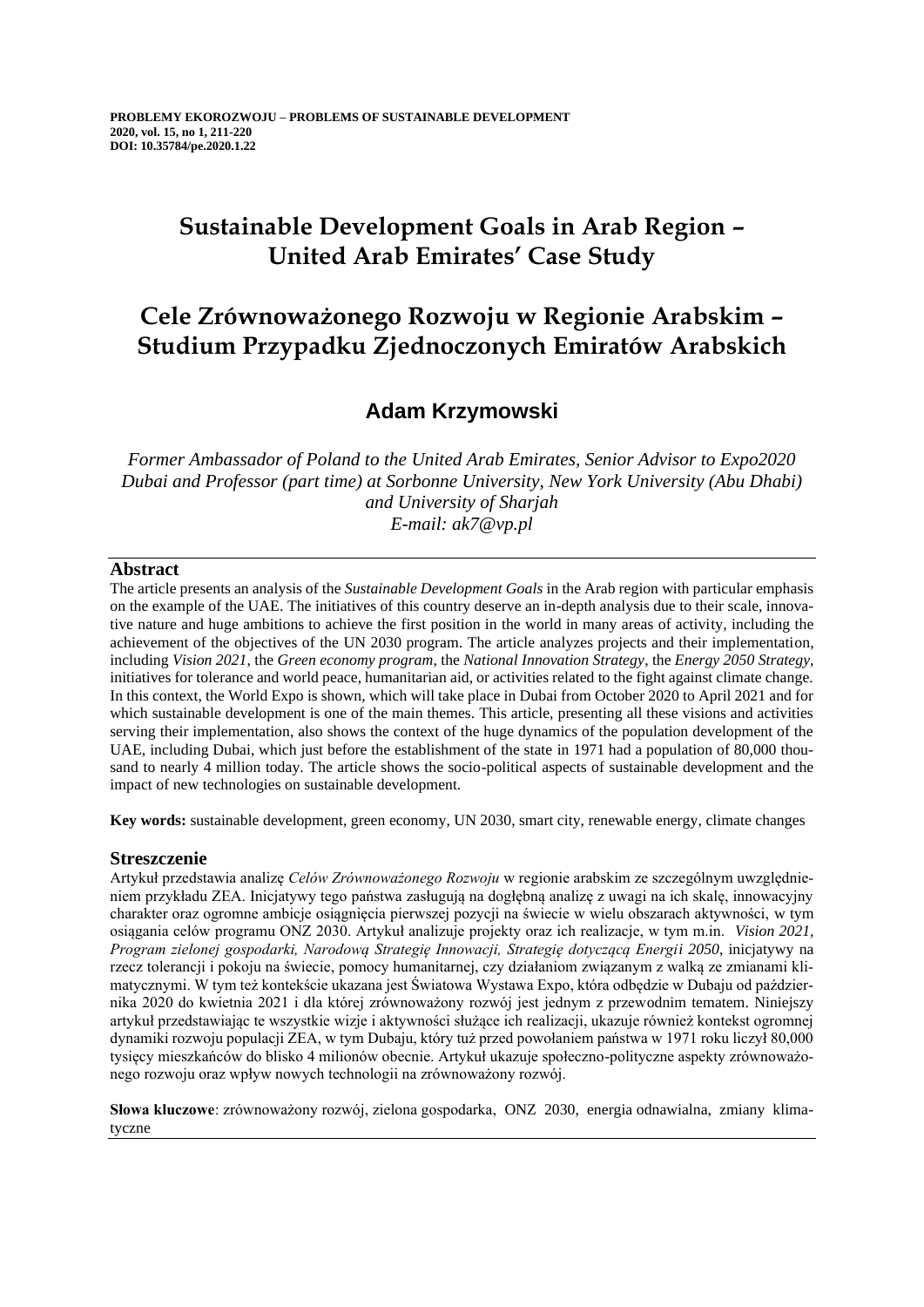#### **Introduction**

The present world has the technology, structures and financial instruments to jointly meet the goals of sustainable development in solidarity with the poorer countries and regions of our planet. However, when assessing the achievements of the UN 2030 agenda so far, it should be noted that they are far from satisfactory. In many places in the world, states and social groups fight each other, using the basic resources necessary for life, which is water, instead of cooperating to respond to common challenges. This resource in the Tigris and Euphrates basins is one of the most important tools for warfare. Therefore, the world to reach a stable, sustainable new structure of international relations, including global security architecture needs the effective implementation of the UN 2030. According to Clark, to achieve this, we need a network of strong multilevel and multidimensional global cooperation, including both international organizations and institutions, states, non-governmental organizations and the private sector. International diplomacy is needed to maintain the connections of this cooperation network, which will also maintain *UN 2030 goals* (Clark, 2018). The implementation of the UN 2030 is extremely crucial for the Arab region, which is facing the fundamental and diverse challenges associated with SDG. Diagnose the challenges facing their societies regarding the three pillars of sustainable development: economic development, social justice, and environmental sustainability. The Arabic region is very diverse. Somalia, Sudan and Yemen are countries in which there is extreme poverty, requiring the satisfaction of basic needs, including those in which there are armed conflicts. Other countries in the conflict are Iraq, Lebanon, Libya, Palestine and Syria. In contrast, Algeria, Kuwait, Qatar, Saudi Arabia and the United Arab Emirates face the challenges of fossil fuel conversion to renewable energy. Analysing the Arab region, Sachs noted that almost all of this area is experiencing a lack of freshwater. Besides, equality is another challenge for the region (Sachs, 2019). Due to immigration, the United Arab Emirates has one of the highest increases in the world's population. As a result, the very rapid development of cities follows. Therefore, the UAE authorities, in order to protect the environment and striving to increase the quality of life, have decided to implement programs for sustainable cities. One example is the compulsory Estidama program (*sustainable development* in Arabic), which is a key element of *Abu Dhabi Vision 2030*, providing the highest green standards in the design, construction and management of buildings and communities in a sustainable manner. Estidam is one of the first such programs for sustainable development in the Middle East (Krishnadas, 2016).

The research problem undertaken is important because it shows and analyses one of the most important areas of challenges for the international com-

munity. The paper aims to present research on the role and importance of the *UAE for UN 2030* programme, Sustainable Development Goals. The approach presented in this article is a new one. The research approach and perspective has a practical dimension because it is presented by a person who has the opportunity to participate in many projects of the studied area. Although there is already a large literature related to Sustainable Development Goals, demonstrating the UAE with linking it with many megaprojects, including the Expo 2020 Dubai expands knowledge about this problem. The research was conducted using a descriptive-analytical method. The researcher analysed source materials, research materials on the subject, as well as observations of personal diplomatic activities in multilateral fora. Also, a wide range of theoretical instruments is used to investigate this issue, to analyse the problem in the multilevel approach to international relations. Considering the current knowledge and literature of the subject, very interesting analyses by Ibrahim and Morsy from Alexandria University in Egypt and their research on Smart City and the UAE 2021 Vision. An interesting, valuable study on sustainable development have conducted by the Emirates Diplomatic Academy in Abu Dhabi as well as Mohammed Bin Rashid School of Government in Dubai. Worth mentioning is also Thomas, Visiting Professor at Imperial College Business School. Moreover, interesting research on Higher Education institutions in the UAE by Warner. Another perspective, on sustainable energy and climate change policy in the Gulf Cooperation Council states and international climate politics, show us the research work done by Luomi. For special attention, it deserves research on Smart Dubai in the digital transformation by Salem from Mohammed Bin Rashid School of Government in Dubai.

#### **1. Vision 2021**

The government of the United Arab Emirates in 2010 announced *UAE Vision 2021*, which assumes reliance of economic development on *a diversified and knowledge-based economy*. The goal of the national *Vision 2021* strategy is to achieve in 2021, the year of the golden jubilee of the founding of the state, the position of one of the best countries in the world. This National Agenda has been based on several key areas, i.e. education, health, economy, police and security, housing, and government infrastructure and services. The strategy, first of all, faces 3, 7, 8, 9 SDG' as well as 16. The UAE aims to achieve the rank of one of the best countries in the world in the ranking of Social Development Index in 2021. Therefore, in 2016, the Ministry of Happiness was established. To this end, it promotes a healthy lifestyle along with the development of a high-level health system. Health care as an element of SDG 3 is one of the pillars of *Vision 2021*. In 2019, the UAE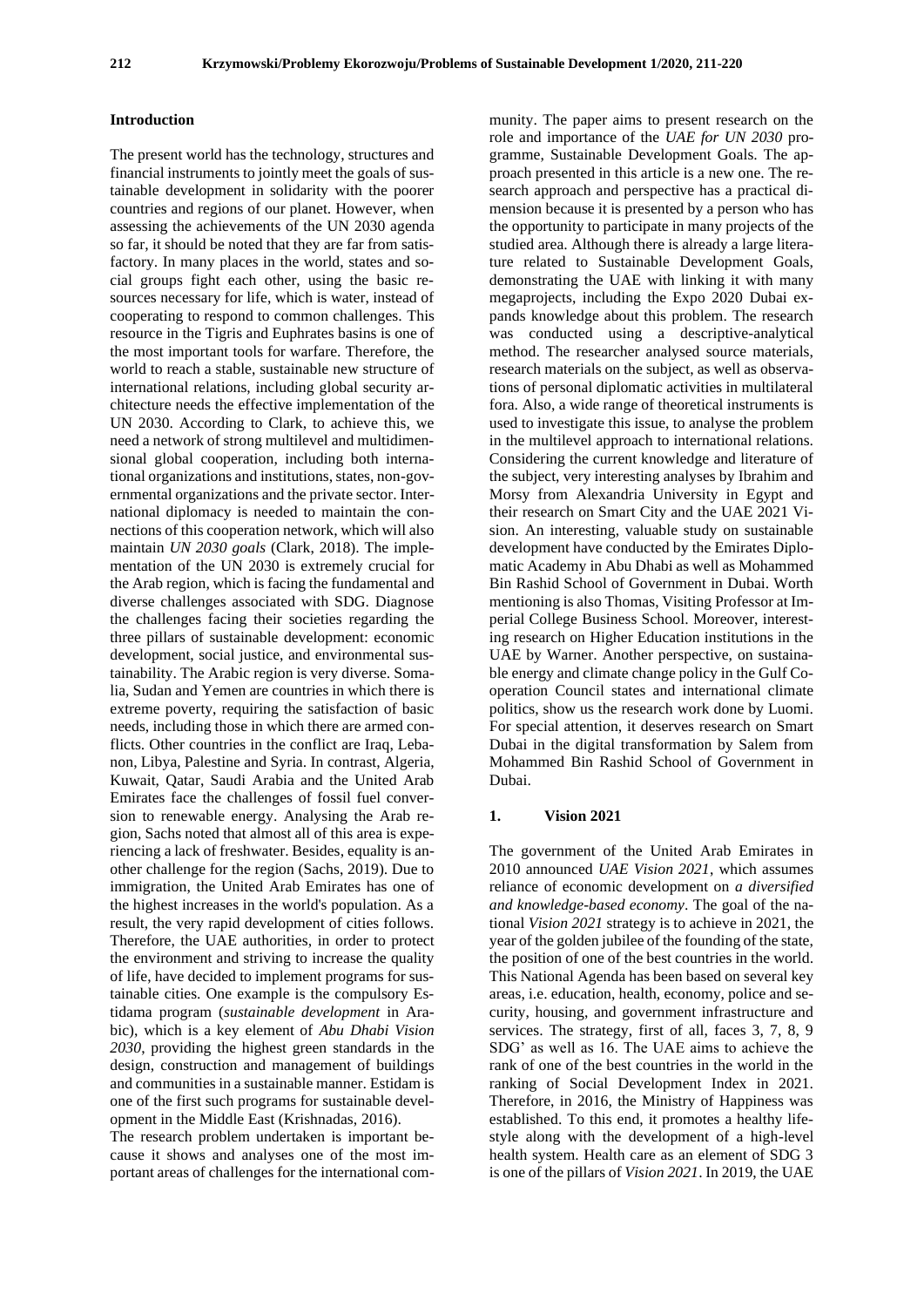government allocated USD 14.2 billion, 11.2% of the federal budget for the health sector. Besides, the UAE improves business conditions to attract more foreign investments. According to *Vision 2021*, the UAE is to be a centre for economic, commercial and tourism for over two billion people. An important element of the strategy to achieve this goal is a knowledge-based economy with a focus on innovation, research and development. Also, the UAE has invested more than USD 840 million in renewable energy in more than 30 countries. The UAE have a highly developed infrastructure, at the same time focuses on air quality, water resources, increasing the share of clean energy and implementing green plans (UAE Government, Vision 2021). One of the areas of *Vision 2021* is security and stability, which meets the SDG 16. From the very beginning, the UAE is involved in the international arena in building security and peace in both a regional and global dimension. Moreover, *UAE Vision 2021* sets out judicial and security objectives that focuses on strengthening security by expanding the potential of security services and achieving the UAE's judicial system's position as one of the most effective in the world. At the same time, the UAE dynamically strengthens its role and position in the world.

#### *[A green economy for sustainable development](https://uaecabinet.ae/en/details/prime-ministers-initiatives/uae-green-growth-strategy)*

The *Vision 2021* strategy shows the will of the UAE to move away from oil as the main source of income. In January 2012, the authorities introduced a *green economy* program under the slogan: *Green economy for sustainable development*. Its goal is the sustainable development of the UAE by increasing their competitiveness and creating a global new model of a green economy. UAE is to become the global leader of new green technologies, adopting appropriate policies and leading numerous programs. The green economy plan covers a wide range of policies, laws and numerous programs and projects primarily in the area of renewable energy development; investments in the green economy and then facilitating the production, import, export and re-export of green products and technologies. The next area is the urban policy, whose task is to protect the environment and increase the ecological dimension of housing and buildings. The next area is activities related to meeting climate change, including the promotion of organic farming and the protection of biodiversity and ecological balance. The fifth area is the rationalization of the use of water resources, electricity, natural resources and waste recycling. To implement activities in these areas, the UAE decided to develop and promote green technologies. In the energy area, until 2030 UAE are working on increasing the share of clean energy to 30 percent (Government, et al., 2018).

#### **2. Innovation and Sustainable Cities**

The United Arab Emirates have been striving for the acquisition and introduction of new information and communication technologies in the country for years. Therefore, free zones were established related to this area, including, inter alia, in 1999, Dubai Internet City, next year, Dubai Media City, and in 2005, Dubai Silicon Oasis. Besides, in 2007 the Telecommunications Regulatory Authority established the ICT Fund, the first such fund in the Arab world, to co-finance IT and technology projects aimed at increasing the UAE's potential in this field. Moreover, local telecommunications operators are required to transfer 1% of net profit to the fund (TRA, 2019). Dubai executing the Smart Dubai program which can be an example for many cities in the world in implementing new projects and creating the city of the future. Projects such as artificial intelligence applications, 3D printing, drones, robotics, wearable devices, driverless vehicles, IoT sensor systems, and advanced analytics are implemented in cooperation between governmental and private entities as well as the scientific community. According to Salem, the implementation of the Smart Dubai program causes a process of long-term socio-cultural changes that are part of a comprehensive digital transformation, including the approach to the environment and sustainable development (Salem, 2016).

#### *The National Strategy for Innovation*

In September 2014, the Mohammed bin Rashid Center for Government Innovation was created to build a culture of innovation in governmental administration. This initiative should contribute to making the UAE as one the most global innovative government. In October 2014, the National Innovation Strategy was adopted to make the UAE as one of the most innovative countries in the world until 2021, as well as facing SDG', among others 3rd and 9th goals. The strategy focuses primarily on seven areas. The first of them is renewable energy. Authorities seek to coordinate many projects in this field, as well as to support innovation in the renewable energy sector, and to conduct research on clean technologies. The next area is transport, in which the state intends to provide new innovative services and products coordinated with the entire logistical infrastructure. The next strategic area is education, in which students have to achieve a high level of critical thinking, creativity and adaptability. Another area is health, which is to be equipped with top-class technologies for medical services and development of medical research, especially for the biotechnology and pharmaceutical industries. The fifth sector is related to water-related to its shortage, under which the UAE is looking for innovative solutions. To support these areas, the strategic emphasis new technologies.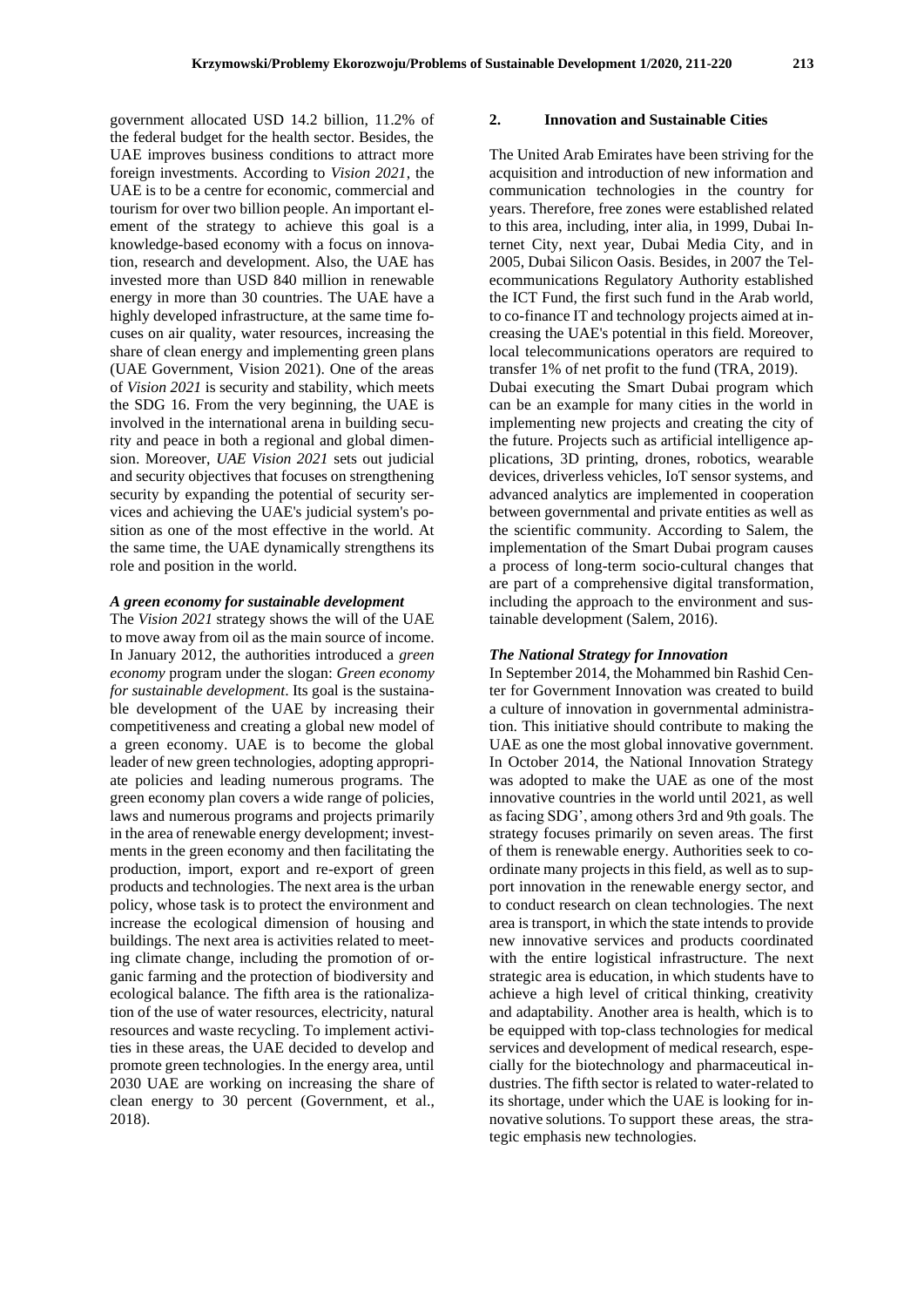Table 1. The UAE Green Agenda Programs (2015-2030), source: UAE' Ministry of Climate Change & Environment, https:// www.moccae.gov.ae/assets/download/dbcb99d6/The%20UAE%20Green%20Agenda%20Programs%20-%20English.pdf.asp x (1.10.2019)

| 1. Competitive Knowledge Economy                      |                                                                                            |
|-------------------------------------------------------|--------------------------------------------------------------------------------------------|
| 1.1 National Green Innova-                            | Licensing and accrediting professional training program in green fields                    |
| tion Program                                          | Student scholarships for environmental courses in higher education                         |
|                                                       | Financing studies and research on green specialties Research initiatives that support the  |
|                                                       | emergence of a knowledge-based green economy                                               |
| 1.2 Green Diversification                             | Incentive packages for supporting green manufacturing                                      |
| Program                                               | National program on awareness raising and education of green manufacturing                 |
|                                                       | Include focus on green industries in industrial development strategies                     |
|                                                       | Develop rules and national indicators on green manufacturing                               |
|                                                       | Financing program for green industries                                                     |
|                                                       | Policy on integrated management of industrial waste                                        |
| 2. Social Development & Quality of life               |                                                                                            |
| 2.1 Integrated Green Infra-                           | Continued development of integrated urban planning Study on environmentally sensitive      |
| structure Program                                     | areas and heat island effect                                                               |
|                                                       | National program on sustainable buildings and construction                                 |
|                                                       | Legislation on sustainability and environmental consideration in road infrastructure       |
|                                                       |                                                                                            |
|                                                       | Application of international standards and sustainable energy for public housing projects  |
|                                                       | Policy support for procuring and developing green building materials                       |
|                                                       | Legislation for rationalization of energy and water consumption in existing buildings      |
|                                                       | Project on autonomous houses                                                               |
|                                                       | Application of sustainability standards in residential complexes                           |
|                                                       | Global partnerships for energy conservation                                                |
| 2.2 Green Workforce & Tal-                            | Integration of green economy and sustainable development in school curriculum              |
| ent Program                                           | Classification of green jobs under the existing job categorization Introduction of new vo- |
|                                                       | cational training courses at the national and local levels                                 |
|                                                       | Incentives and promotion of green jobs for new graduates                                   |
|                                                       | Promote partnership between academia and industry                                          |
| 3. Sustainable Environment & Valued Natural Resources |                                                                                            |
| 3.1 Natural Capital & Resili-                         | Monitor and control groundwater level and quality                                          |
| ence Program                                          | Regulate groundwater exploitation through drilling permits Environmental impact assess-    |
|                                                       | ment of development projects                                                               |
|                                                       | Develop and implement a climate change adaptation strategy                                 |
|                                                       | Monitor and manage terrestrial and marine habits                                           |
|                                                       | <b>Blue Carbon projects</b>                                                                |
|                                                       | National Smart Natural Capital & Resilience program                                        |
|                                                       | Fisheries sector's change management                                                       |
|                                                       | Manage and monitor coastal and marine environment                                          |
|                                                       | Regulate and monitor sewage discharge Air quality monitoring and controlling               |
| 3.2 Environmental Goods &                             | Develop national eco-labels for products and services                                      |
| Services Program                                      | Program to improve added value in the global value chain of environmental goods and        |
|                                                       | services (EGS)                                                                             |
|                                                       | Safeguard policies for the emerging EGS sector                                             |
|                                                       | Promote EGS exports and capacity development                                               |
|                                                       | Green public procurement policy                                                            |
| 4. Clean Energy & Climate Action                      |                                                                                            |
| 4.1 Integrated Power & Water                          | Integrated energy management strategy Integrated water management strategy                 |
| Management Program                                    | Promoting optimal design in power stations                                                 |
|                                                       |                                                                                            |
|                                                       | Upgrading gas turbines in water desalination units                                         |
|                                                       | Reducing transmission loss in electricity networks                                         |
| 4.2 National Renewable En-                            | Mega solar PV projects                                                                     |
| ergy Program                                          | Advancing concentrated solar power (CSP) deployment                                        |
|                                                       | Programs promoting rooftop solar energy                                                    |
|                                                       | Water and electricity tariff review Further dissemination of district cooling systems      |
| 4.3 National Green Economy                            | Energy Data Management and Automation project                                              |
| Data Program                                          | Monitoring, reporting and verification (MRV) system on greenhouse gas (GHG) emissions      |
|                                                       | National Communications on GHG emissions to UNFCCC                                         |
|                                                       | Periodic public reports on GHG emissions and other data                                    |
|                                                       | Identification and collection of environmental data Identification and collection of eco-  |
|                                                       | nomic and social data                                                                      |
|                                                       | Development of integrated electronic database on economic, social and environmental        |
|                                                       | data                                                                                       |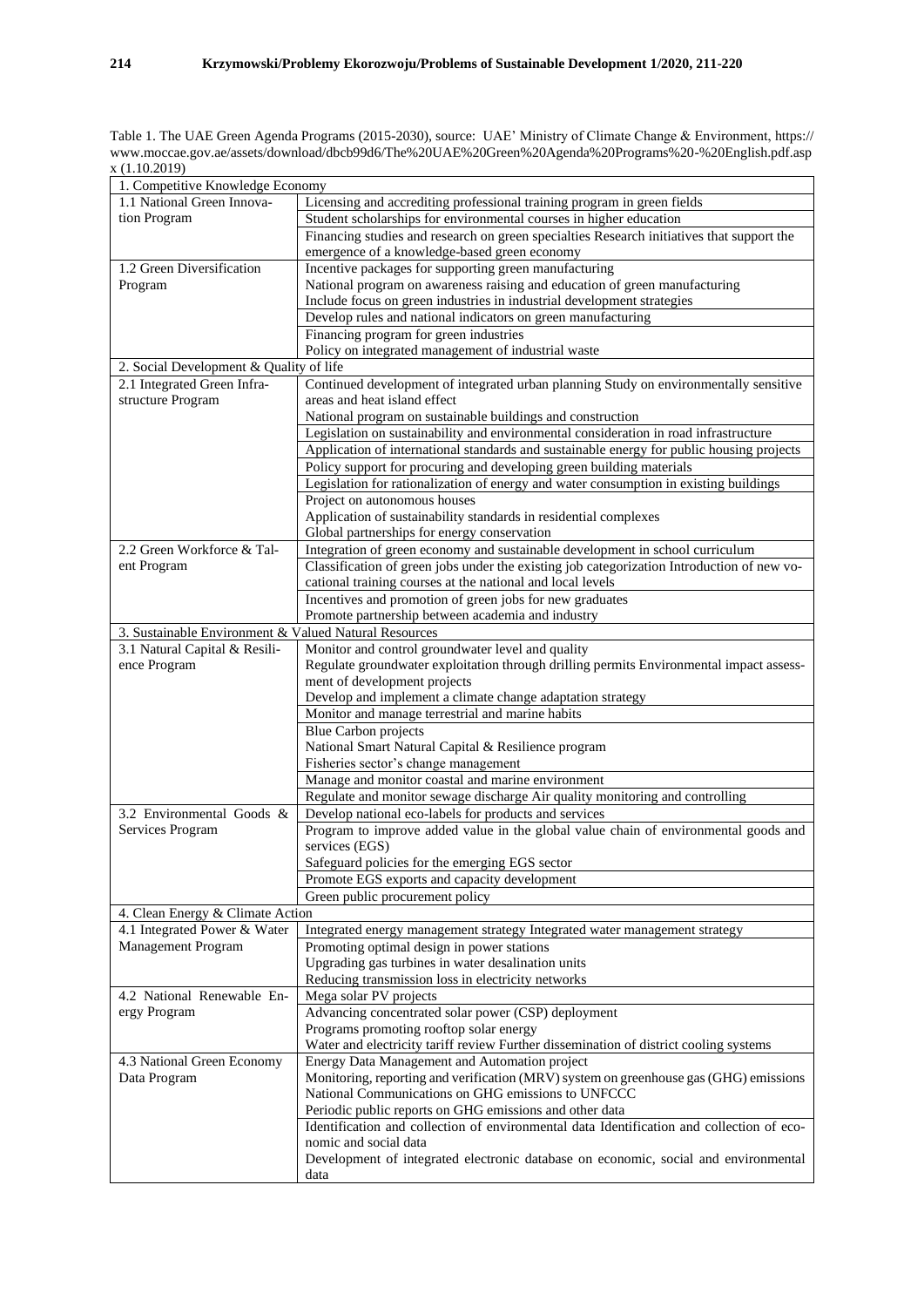|                                              | Further refinement and regular monitoring of Green KPIs                                |
|----------------------------------------------|----------------------------------------------------------------------------------------|
|                                              | Regular compilation of the UAE State of Green Economy Report                           |
| 5. Green Life & Sustainable Use of Resources |                                                                                        |
| 5.1 National Energy & Water                  | National program on efficiency of water and electricity consumption                    |
| <b>Efficiency Program</b>                    | Monitoring system of water control equipment                                           |
|                                              | Water and energy efficiency standards and labeling                                     |
|                                              | Demand-side water and energy management strategies and policies                        |
|                                              | Smart metering and smart grid projects                                                 |
| National Waste-to<br>$Re-$<br>5.2            | Strategies and legislation for integrated waste management                             |
| source Program                               | Legislation on environmental requirements in landfills                                 |
|                                              | Setting environmental requirements in waste-to-energy plants                           |
|                                              | Legislation on safe disposal of used batteries                                         |
|                                              | Legislation on proper disposal of obsolete pesticides                                  |
|                                              | Integrated waste management projects in the Northern Emirates                          |
| 5.3<br>Sustainable<br>National               | Integrated transport plans                                                             |
| <b>Transport Program</b>                     | Low-emission zones                                                                     |
|                                              | Consideration of alternative modes of transport in urban planning                      |
|                                              | <b>Introducing Intelligent Traffic Management Systems</b>                              |
|                                              | Specification of efficiency and emissions of cars and phasing out inefficient vehicles |
|                                              | Development of technical standards that support the introduction of green vehicles     |
|                                              | Promote responsible behaviour and sustainability in road transport                     |
|                                              | Incentive schemes for the use of alternative fuels                                     |
|                                              | Awareness campaigns on sustainable transport                                           |

The seventh sector is the space within building the space industry with new technology related to exploration and satellite communications (UAECabintet, 2019). Then, one month after the announcement of the National Innovation Strategy, in November 2015, the UAE authorities set up the Innovation Financing Fund, allocating over USD 610 million to finance projects related to the implementation of the strategical objectives.

On the  $4<sup>th</sup>$  of March 2015, as a part of the implementation of the strategy, H.H. Sheikh Mohammed bin Rashid, the UAE's Prime Minister announced plans for major new Museum of the Future, which should attract world' top researchers, designers, inventors and financiers to produce new ideas, innovations as well as futuristic visions to create the better global future. This initiative is to focus primarily on such areas as energy, transport and 3D construction techniques, smart cities, health, education (WAM, 2015, Mohammed bin Rashid announces plans for major new Museum of the Future). H.H. Sheikh Mohammed, Bin Rashid Al Maktoum, ruler of Dubai in April 2016, launched the Dubai *3D Printing Strategy*, which assumes achieving 25 percent of construction objects from 3D printing until 2030. According to specialists in this field, thanks to 3D printing technology, construction of buildings can be shorter between 50 and 70 percent and reduces labour costs from 50 to even 80 percent. Besides, in the context of environmental protection, 3D can contribute to the reduction of construction waste by 30- 60 per cent. All this is an important element contributing to sustainable development (WAM, 2015 Dubai to build world's first 3D printed office). In May 2016, the world's first 3D printing office building with an area of 250 square meters was put into use in Dubai. It was printed in 17 days and a built-in 48 hours, at a lower cost of labour by 50 percent. This

building should be the world centre for the development of 3D technology and the Dubai Future Foundation. The completed project is part of the Dubai 3D Printing Strategy, which assumes by 2030 a level of 25 percent of all construction objects in Dubai emirate to be printed in 3D technology (Gulfnews, 2016). In 2016, HH Sheikh Mohammed also approved the creation of the USD 272 million Future Endowment Fund for investing in innovation and shaping the future of strategic sectors.

#### *Sustainable Infrastructure and cities*

To make cities inclusive, safe, resilient and sustainable (goal 11) as well as ensure sustainable consumption and production patterns (goal 12), the UAE have taken a lot of projects. Since 2009, Abu Dhabi has been the host of the International Renewable Energy Agency (IRENA), which is the first intergovernmental organization based in the Middle East. IRENA's goal is to support countries in the transition to a sustainable energy future and serves as the main platform for international cooperation in the field of renewable energy. On the road to achieving sustainable development, energy security, including the development of renewable energy, IRENA strives for the widest possible use of the geothermal, hydro, ocean, solar and wind energy in the world (Madakam and Ramaswamy, 2016).

In 1970 Dubai was inhabited by 80,000 people. In 2015, around 3.5 million people were already running a business in Dubai. The United Arab Emirates are building several sustainable cities that save energy and use renewable energy using new innovative technologies and pioneering architectural projects. In Abu Dhabi, Masdar City is the first attempt to build a sustainable city in the Middle East. Masdar City strives to reduce energy and water consumption as well as production waste by achieving environ-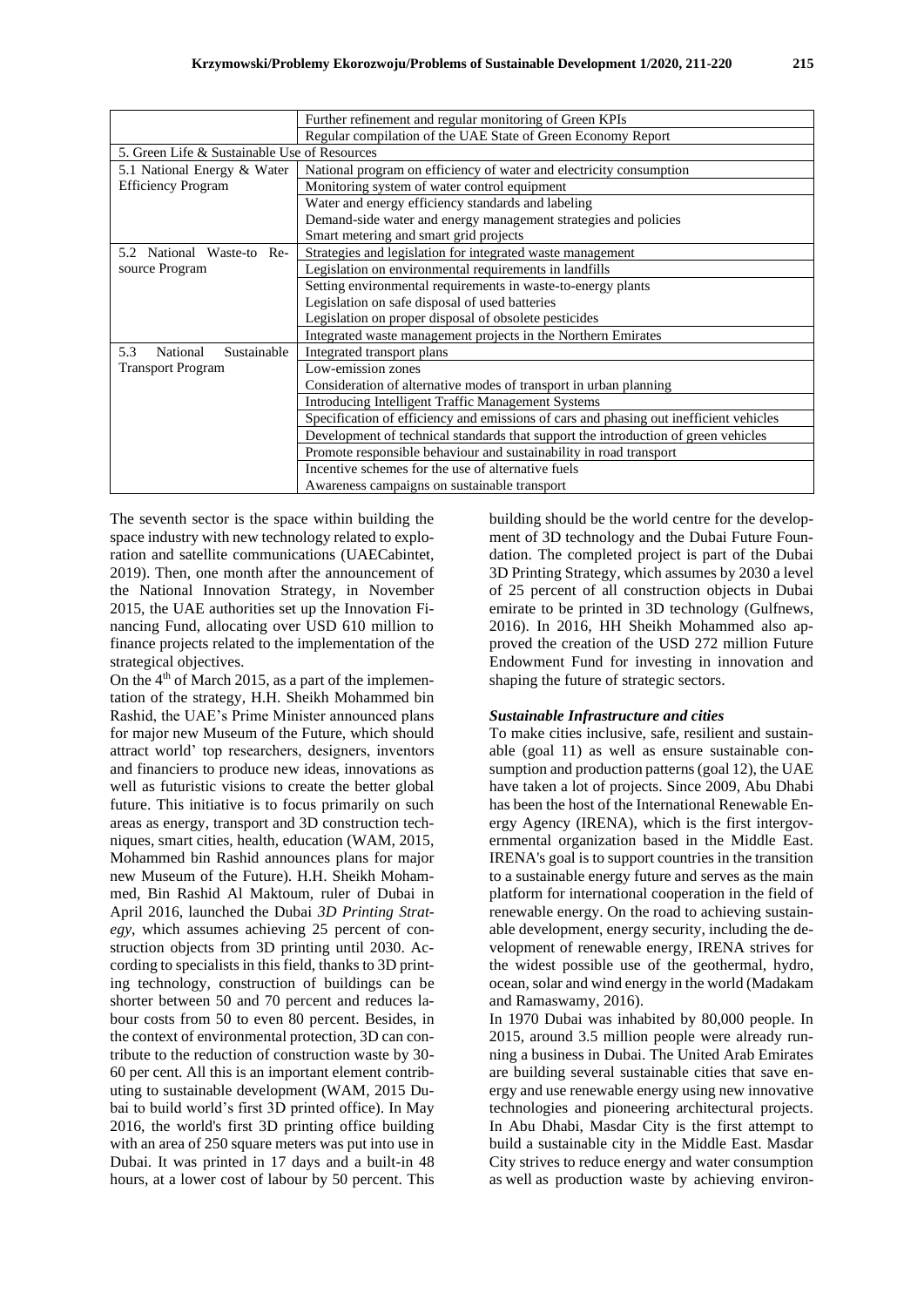mental protection objectives. For this purpose, among others, it uses a combination of technologies, architectural designs and solar energy. In Masdar City, there is the headquarters of the International Renewable Energy Agency, an intergovernmental organization that strives for a globally sustainable energy future. Masdar in Abu Dhabi has two global ventures; Masdar Clean Tech Fund and DB Masdar Clean Tech Fund. These funds invest in the most innovative and pioneering companies in the world in the field of clean technology and renewable energy. The United Arab Emirates have applied many projects to reduce the impact of waste on the environment and human health, and their application in the process of generating energy. In order to develop the waste sector for the energy of the UAE (Waste to energy: WtE), the Masdar company, which deals with renewable energy in Abu Dhabi, in a strategic partnership with Beeah is to contribute to the vision of the government of the UAE in 2021 and lead to the transfer of waste from landfills by 75% by 2021. Also, Masdar announced in 2013 a pilot project of advanced energy-saving desalination, the aim of which is to develop and demonstrate desalination technologies for seawater that are sufficiently efficient to be powered by renewable energy (Madakam and Ramaswamy, 2016).

In Dubai, following the objectives of the Dubai Plan 2021 is to make Dubai an intelligent and sustainable city (Luomi, 2015). In line with this strategy, Dubai builds several sustainable districts – cities such as the Balanced City; Desert Rose City; Dubai South District; Dubai Silicon Oasis. By the second quarter of 2020, Dubai will have the largest plant in the Middle East for 545 million USD, which will turn waste into energy. In 2014, the authorities of Dubai adopted the Smart City Strategy. This strategy assumes the optimization of energy use, smarter means of transport and recreation areas. The housing estate in Dubai, named Sustainable City, will be powered by solar energy produced locally. Residences, offices and other properties will be equipped with energy-saving devices. Besides, the estate is to be free of cars, there are 10,000 trees and organic farms. Another example of a sustainable city in the Emirate of Dubai is Desert Rose City, whose architecture is shaped like a rose desert that allows it to reduce electricity consumption. Also, this city will be able to produce renewable energy and waste recycling. In Desert Rose City, there are 30,000 homes to live in. The next project, which is the Dubai Silicon Oasis (DSOA), has managed to reduce energy consumption by 31 percent. Additionally, more than is provided for in *Dubai Integrated Energy Strategy 2030* (30 percent). Besides, DSOA is introducing many projects against the *Dubai strategy of clean energy in 2050* (the State of Report, 2014, p. 28-29). One example is the use of intelligent building technologies, such as installation in buildings of sensors managing energy consumption.

Salem in his research estimated the value of the global market for smart cities by 2020 between USD 408 billion and USD 1.56 billion. Dubai implementing programs related to the city of the future can be an important global centre of new solutions in this area (Salem, 216). Nevertheless, Al Hawi underlines that the Smart Dubai program is an ecosystem consisting of many elements that strive for a better quality of life and service for residents (Al Hawi, Al Ketbi, Al Humairi, Thomas and Warner, 2018).

#### **3. UAE Energy Strategy**

The first UAE-fixed contribution to *the Paris Agreement* of 2015 on climate change aims to increase clean energy – nuclear and renewable energy – up to 24% of total energy production by 2021. However, the United Arab Emirates have a more ambitious target for 2050 44% in the field of renewable energy production. Urpelainen forecasts that this goal will still have to be supported by ambitious intermediate goals to guide policy and investment in the coming decade (Urpelainen, 2018). In 2017, the UAE announced the first unified energy strategy *Energy Strategy 2050*, which aims to increase the share of clean energy by 2050 from 25% to 50%. Besides, the UAE wants to reduce the carbon footprint of energy production by 70%. The implementation of this goal should save up to USD 190 billion by 2050 and during this time, invest USD 163 billion (Governmentae, 2019). The one who does not think about energy does not think about the future – said Sheikh Mohammed (MOEI, 2019). The strategy assumes, by 2050, a level of energy recovery of 44% of clean energy, 38% of gas, 12% of pure coal and 6% of nuclear energy. Also, the strategy is to reduce energy consumption in residential buildings by 40 percent (MOEI, 2019). In January 2015, Dubai announced an integrated energy strategy in Dubai 2030, which concentrates resources and efforts on increasing the share of renewable energy, reaching by  $2020 - 7\%$ and 2030 – 15%.

Dubai is the only city in the region that has adopted a strategy for the development of new future-oriented solutions in the energy sector up to 2050. The strategy is based on five main pillars: infrastructure, relevant legislation, funding, building and skills capabilities and an environmentally friendly energy mix. One of the most important projects in the area of infrastructure is the Mohammad bin Rashid Al Maktoum solar park announced in January 2012. As Alevizos noted, this venture is the largest unit solar project in the world, the cost of which is to amount to 14 billion USD. Moreover, its planned total production capacity, which is 5,000 megawatts (MW), to be achieved by 2030 (Alevizos, 2017). This project will have an impact on sustainable development. Dubai has become a global leader in developing clean and renewable energy. The Emirate has introduced many programs to improve the effectiveness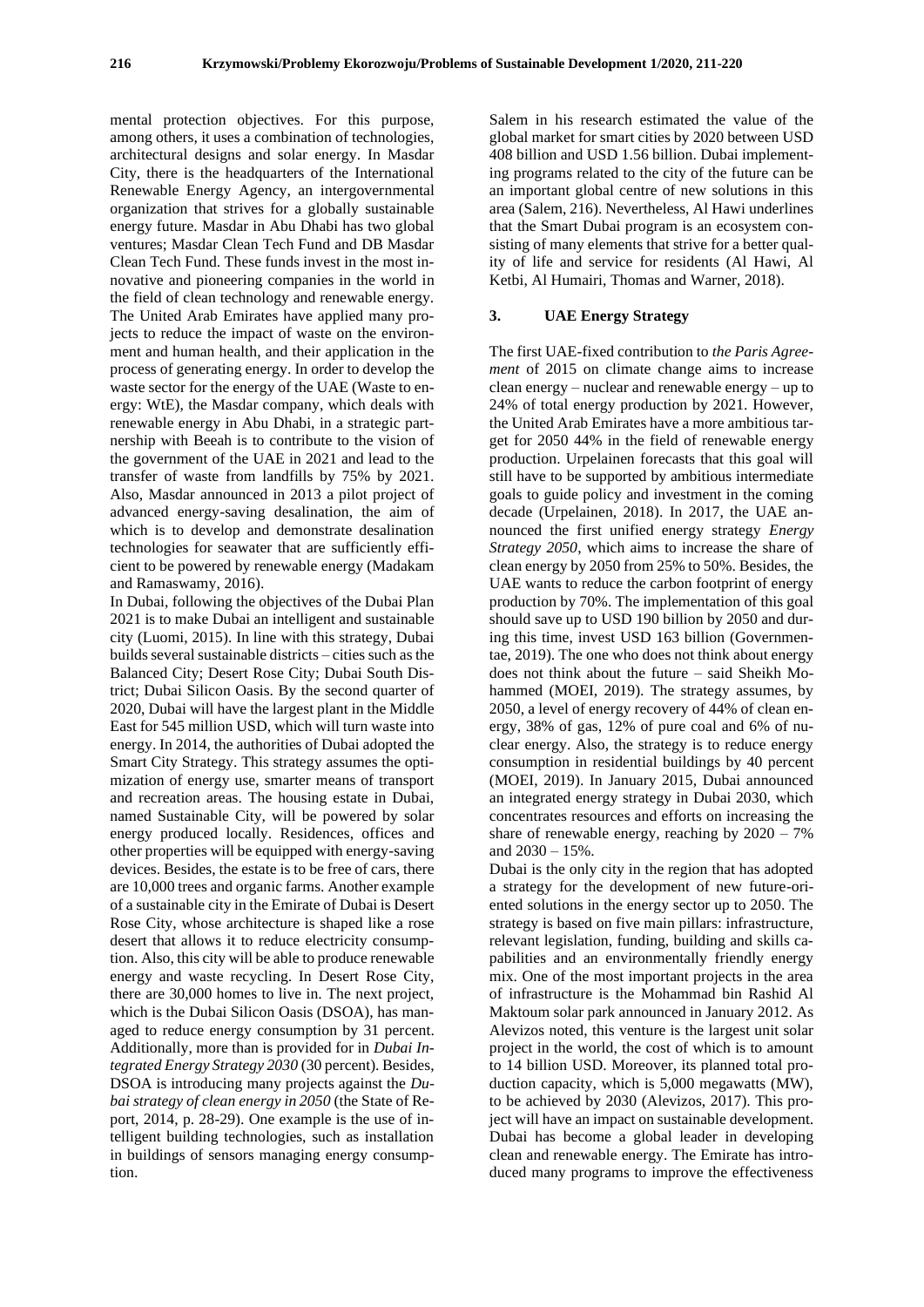of the energy sector efficiency, including the rationalization of energy consumption and the use of alternative solutions also for conventional energy.

Further development is *the Clean Energy Strategy in Dubai in 2050*, which aims to produce 75% of Dubai's energy from clean sources by 2050. Dubai until 2050 is going to be the city with the lowest carbon footprint in the world. The implementation of the adopted programs and strategies, including, inter alia, UAE Vision 2021, UAE Centennial 2071, and Dubai Plan 2021, will contribute to this goal. The Al Mohammed bin Rashid Al Maktoum solar park is to a large extent contributing to this vision. 22 October 2013 was launched the first stage of operation of this project. On March 20, 2017, the project entered the second stage of operation with 200MW, becoming the largest venture of its kind in the region, having the capacity to supply clean energy to 50,000 homes in the Emirate, while reducing 214,000 tonnes of carbon emissions annually. Then, on May 1, 2018, we entered the third period of the project, which is expected to last until 2020 and provide 60,000 homes with clean energy (Government.ae, 2018).

On November 3, 2018, Dubai Electricity and Water Authority decided to increase the fourth phase from 700 MW to 950 MW by adding new photovoltaic solar panels. Besides, the fourth stage has already recorded many records. One of them is 260 meters high, the world's highest solar tower, thanks to which the abovementioned capacity will be increased. The solar park will reduce the carbon footprint while increasing the efficiency of using natural resources and reducing the carbon footprint. Thus, thanks to the solar park project, Dubai will help reduce the cost of solar energy around the world. UAE has attracted many foreign investments in this sector. Also, it is an important initiative for CSR and contributes to sustainable economic development. As indicated by the Nikkei Asian Review report, the UAE effort in the field of renewable energy has an impact on reducing its global costs (DEWA, 2019).

#### **4. The UAE and the climate change**

In global actions to counteract climate change, the countries of the Gulf Cooperation Council (GCC) are more and more involved. Some GCC governments, like the UAE, play an important role in these activities. Alam and Luomi in their research demonstrate that most GCC countries have adopted economic diversification strategies as a key element in combating climate change. One example is Saudi Arabia and its Vision 2030 and the 2020 program assuming investment and dynamic development of renewable energy (Alam and Luomi, 2018).

As Luomi underlines, the Paris Agreement has a number of direct and potential indirect consequences for the UAE, including a requirement to communicate a *nationally determined contribution* (NDC), which must contain greenhouse gas (GHG) emissions reduction or limitation measures. Potential in economic opportunities that arise from a more predictable investment climate for clean energy and sustainable infrastructure resulting from universal participation in the implementation of the Paris Agreement, as well as potential long term impacts on the demand for, and price of oil (Luomi, 2015).

In order to face goal 13, to take urgent action to combat climate change and its impacts. In 2014, the UAE, is globally active, in cooperation with the US initiated the annual bilateral energy dialogue. That is why in May this year UAE organized Abu Dhabi Ascent, hosting representatives of governments, the private sector and non-governmental organizations from all over the world to give a new dynamic of discussion and activities related to climate change. In addition, the UAE in December 2015 during the United Nations Conference on Climate Change, COP 21 declared that 24% of its electricity from clean energy sources should be made by 2021 (Government.ae Climate action, 23 Dec 2018). In order to strengthen the UAE's policy and strategy on climate change, the environment and sustainable development, in 2016 the UAE has established the Council on Climate Change and Environment. The internal council is to develop plans for achieving environmental goals. In the international arena, however, it is responsible for representing the UAE and conducting regional and global negotiations. In addition, the Council is to make scientific research more dynamic in areas related to climate change, the environment and sustainable development, and establish cooperation with the private sector (Ministry of Climate Change and Environment, 2019). In 2017, in order to effectively achieve global goals in the local dimension, the UAE authorities established a National Committee for Sustainable Development Goals, which included 17 governmental institutions. The head of the committee has been Reem Al Hashimy, Minister of State for International Cooperation and, inter alia, the head of Expo2020 Dubai. The aim of the committee's work is to coordinate and monitor activities in fulfilling strategic tasks related to sustainable development, both locally and internationally. With reference to Agenda 2030, in 2018, the UAE set up a Private Sector Advisory Board on sustainable development objectives, whose objective is close cooperation between the government and the private sector to achieve the SDG UN. The new council includes outside governmental institutions, the most important private companies representing various sectors (Lootah, 2019).

One of the largest parts of the global population is the youth population of 1.8 billion people. Longterm strategies relate primarily to the next generations. As Lootah underlines, this is why, at the beginning of 2018, the UAE Youth Advisory Council on Sustainable Development Goals also started its activity. The goal of the council is to involve young generations as responsible ones for the future and to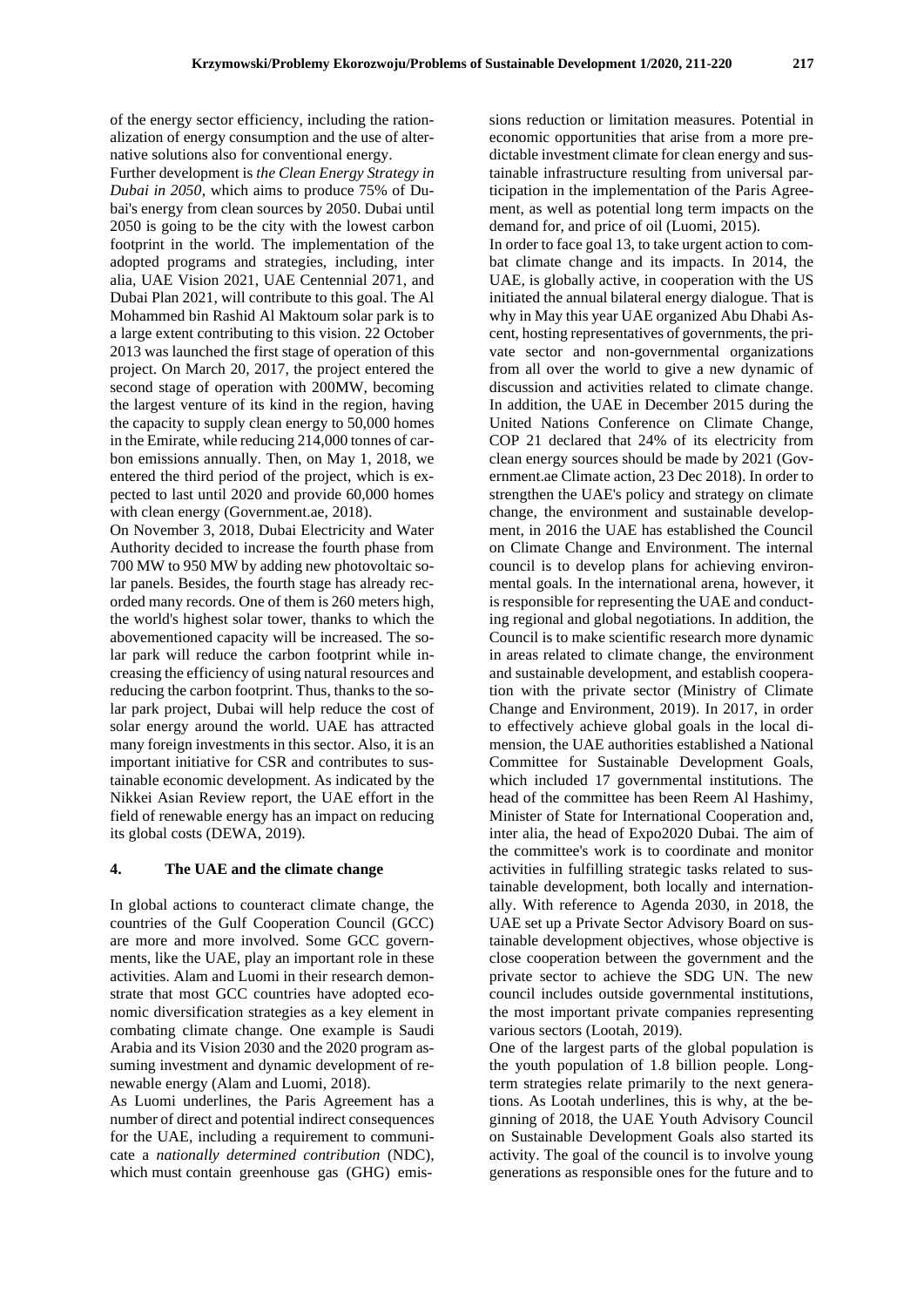include their innovative ideas in relation to future challenges (Lootah, 2019). During the World Government Summit 2018 in Dubai, the UAE announced the creation of Global Councils for SDG for global cooperation to fulfil the SDG. The global council's president was nominated also Reem Al Hashimy. The Council is a global network of governmental decision-makers, international organizations, representatives of science and the private sector. Each council has its own chairman and up to 15 members from different countries and environments. All councils are to work closely together to achieve 17 sustainable development goals at both local and global levels. Global Councils take various initiatives. One example is work for SDG 16 (on peace, justice and strong institutions). Board members initiate programs regarding the inclusion of new generations and institutions for discussion and sharing innovative ideas aimed at achieving global peace. Lootah shows another example is the commitment to fill SDG 3 (on good health and well-being) by trying to develop a universal health care system for people around the world who do not have such guarantees. The UAE's initiative to set up a global network of councils and be the head of the representative of this country shows the leading role of the UAE in fulfilling the goals of sustainable development in the country and in the world (Lootah, 2019).

#### **Conclusion**

Alam and Luomi underline that Dubai should be a model for others, especially large GCC countries in the active participation of C40, Global Compact of Mayors, or other city networks. In addition, the city of GCC countries should work closely together. When it comes to combating climate change, GCC cities have similar challenges, such as rising sea levels or desalination (Alam and Luomi, 2018). According to Luomi, the main interest of the UAE is being a global energy supplier, including investing in renewable energy programs. Moreover, the UAE ensure the security of supply of critical materials and technologies for the energy sector as well as ensuring economic prosperity through a diversified economy, including by building clean energy sectors (Luomi, 2018).

Putting a question related to the path to improvement and the role of GCC? Mills underline that CCS must be supported by countries that are very interested in its success. Among the major oil and gas exporters, the UAE, Saudi Arabia and Norway were noteworthy. The rest of GCC and other major oil-producing nations like Iran, Iraq, Libya and Nigeria played a minor role. Political divisions and internal security problems contribute to this, which means that several of these countries have more urgent priorities. They can also offer little in financial or technological terms. Russia, another leading oil player, was not a climate leader. However, the diplomatic support of

these countries in international negotiations on CCS policy can be very important. GCC countries could also benefit from cooperation with other leading oil and gas producers interested in CCS, such as Mexico and Brazil. As Mills proves, compromises in terms of diplomatic support are possible, for example, to support Brazil's efforts to reduce deforestation. Such coordination with Brazil has contributed to the success of the United Arab Emirates and Saudi Arabia in December 2011, when CCS was accepted as an important technology under the clean development mechanism of the Kyoto Protocol (Mills, 2017). In such a situation, Griffiths noted that the UAE should develop strategic relations with countries that can contribute to a favourable energy transformation. For this purpose, a soft power strategy should be used (Griffiths, 2018).

In the period from October 2020 to April 2021, the Expo 2020 will take place in the Dubai South District. Sustainability is one of the themes of this global event. The hosts have founded and designed that half of the electricity consumed by Expo2020 Dubai will be supplied from completely renewable sources. In addition, half of this energy will be generated at the site of the event. In addition, most of the materials used for the construction of Expo facilities will be used again for the building infrastructure. What's more, sustainable development is one of the main themes of Expo 2020 Dubai (Expo, 2019).

It must be said that our world, with financial resources and technology, knows how to achieve the goals of sustainable development. However, progress to date is too weak. Many countries are engaged in other challenges, such as prolonged wars and conflicts and the effects of major disasters - including those related to the climate. Therefore, the implementation of sustainable development goals requires coordinated cooperation and investment. There is no other choice, Clark noted. Achieving the goals of sustainable development is the best chance to achieve a lasting, prosperous and peaceful future for everyone (Clark, 2018). According to Burton and Osman, the government needs to be explicit in its definition of sustainable development as it relates to PPPs (Burton and Osman, 2018).

As Smith shows in a report, Dubai has launched a series of initiatives in efforts to revolutionize its transportation sector. The major aim is to boost the economy through enhanced mobility, efficient travel and the tackling of traffic congestion. Moreover, a parallel objective is to build a better quality of life through the reduction of the Emirate's carbon footprint. The *Green Economy for Sustainable Development Initiative* aims to raise the quality of life in the city by promoting environmentally friendly products. The *Dubai Green Mobility Initiative* aims to establish a market for electric and hybrid vehicles in the Emirate, and contribute to a 19 percent reduction in carbon emissions by 2021. The *Dubai Smart Autonomous Mobility Strategy* speaks of the govern-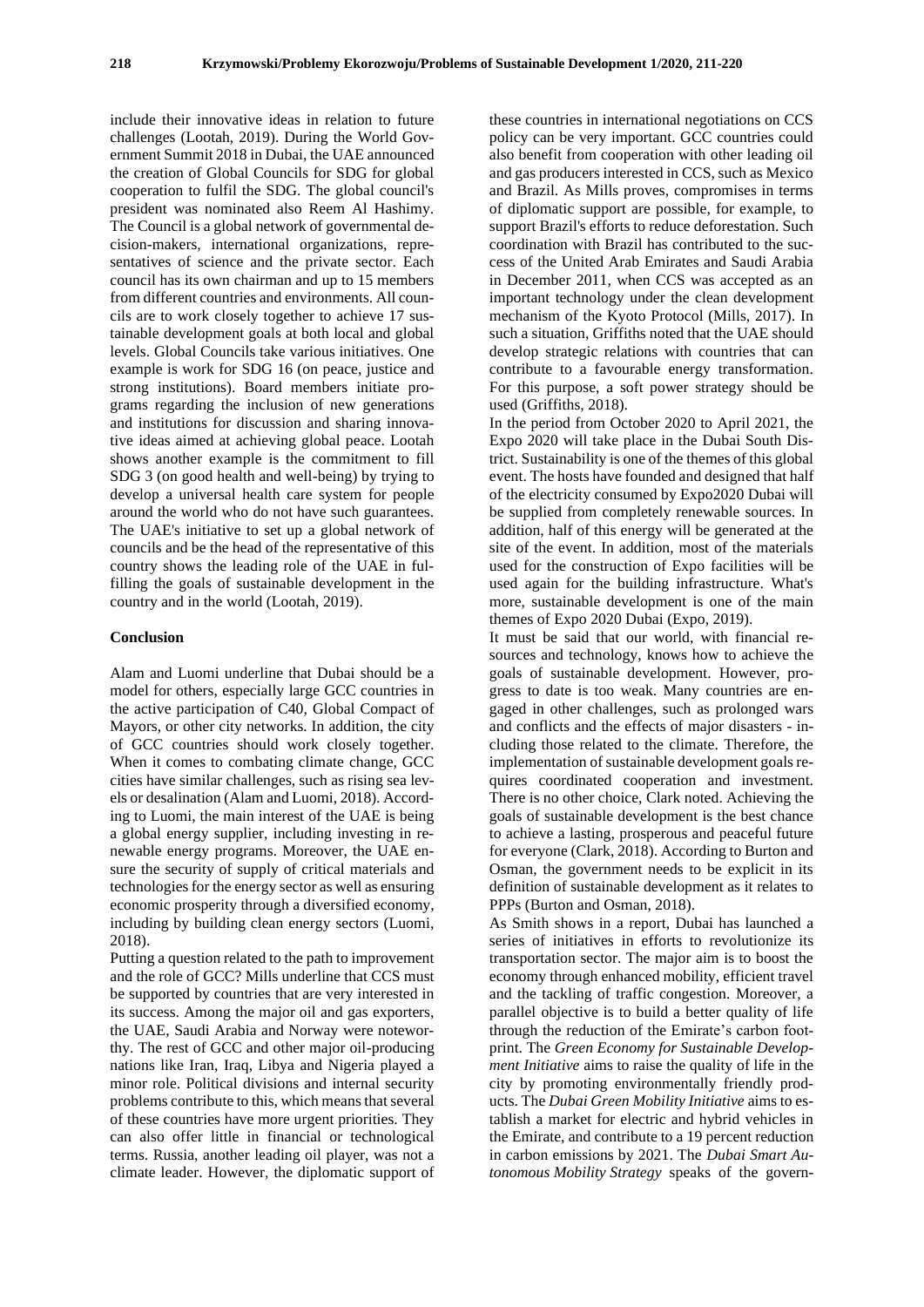ment's effort to become a leader in the field of driverless commuting. The strategy aims to have 25 percent of all journeys in Dubai to be driverless by 2030. The movement towards efficient mobility does not stop there as the city plans to operationalize the first *flying taxi* and is participating in the ambitious *Hyperloop One* project. Initiatives such as the *Dubai Future Accelerator Program* also has the scope to explore transport sector innovations. In terms of the focus of this Policy Council, one of most significant developments in relation to PPPs in the UAE was the passage of Dubai's Public-Private Partnerships Law (Law No. 22 of 2015), enacted on November 2015. Smith underlines that its introduction was a signal that the Emirate was open to greater private sector involvement in infrastructure construction and development (Smith 2017, cited in Burton, 2017). (Policy Council on PPPs in Sustainable Development, Session No. 8 January 2018). Progress in achieving sustainable development goals is discussed at the annual World Government Summit in Dubai.

#### **References**

- 1. ALAM T., LUOMI M., 2018, Engaging Gulf Nonstate and Subnational Actors in Implementing the Paris Agreement, Earth Matters Consulting, in: *EDA Working Paper*, May 2018, Emirates Diplomatic Academy, p. 28-29.
- 2. ALEVIZOS H., 2017, Renewable Sources of Energy: The Pan-Arab Prospect Energy and Environmental Policy Laboratory, in: *Working Paper*, 6 December 2017, University of Piraeus, p. 9, http://energypolicy.unipi.gr/wp-content/uploads/2017/12/Unipi\_WP Alevizos2017.pdf (1.11.2018).
- 3. AL HAWI F., AL KETBI H., AL HUMAIRI M., THOMAS L., WARNER R., 2018, Realizing a Smarter City through Smarter Human Capital, in: *Policy Brief*, No. 53, Mohammed Bin Rashid School of Government, December 2018, p. 2, https://www. mbrsg.ae/getattachment/a791e3f1-ffbc-4fb5-89dc-d 783ecd1ded1/Realizing-a-Smarter-City-through-Sm arter-Human-Cap (1.11.2018).
- 4. BURTON G., OSMAN E., 2018, Thinking about Sustainability and Sustainable Development with Public Private Partnerships, in: *Sustainable Development*, Session No. 11, January 2018, Mohammed Bin Rashid Al Maktoum Global Initiatives, Policy Council on PPPs, p. 4-5, https://www.mbrsg.ae/getattachment/f6801325-608c-41f8-b990-feff44d29f95/ (1.11.2018).
- 5. CLARK H., 2018, Time for Strong Partnerships for the SDGs, in: *EDA Reflection*, November 2018, Emirates Diplomatic Academy, http://www.eda.ac.ae /docs/default-source/Publications/eda-reflection\_sdg -partnerships\_en\_final.pdf?sfvrsn=2 (1.11.2018).
- 6. GULF NEWS, 2019, *Contribute to UAE Water Aid campaign: Mohammad Bin Rashid Global Initiatives,* [Report,](https://gulfnews.com/uae/contribute-to-uae-water-aid-campaign-mohammad-bin-rashid-global-initiatives-1.1556708064435) May 01, 2019[, https://gulfnews.com/uae/con](https://gulfnews.com/uae/contribute-to-uae-water-aid-campaign-mohammad-bin-rashid-global-initiatives-1.1556708064435)[tribute-to-uae-water-aid-campaign-mohammad-bin](https://gulfnews.com/uae/contribute-to-uae-water-aid-campaign-mohammad-bin-rashid-global-initiatives-1.1556708064435)[rashid-global-initiatives-1.1556708064435](https://gulfnews.com/uae/contribute-to-uae-water-aid-campaign-mohammad-bin-rashid-global-initiatives-1.1556708064435) (1.11.2018).
- 7. DEWA, 2019 https://www.dewa.gov.ae/en/aboutdewa/news-and-media/press-and-news/latest-news/

2019/03/mohammed-bin-rashid-al-maktoum-solarpark (11.07.2019)

- 8. GOVERNMENT.AE CLIMATE ACTION, 2018, https://www.government.ae/en/about-the-uae/leavin g-no-one-behind/13climateaction (23.12.2018)
- 9. GOVERNMENT.AE, 2018, *Efforts towards sustainability*, https://government.ae/en/information-and-ser vices/environment-and-energy/environmental-protec tion/efforts-towards-sustainability (01.11.2018)
- 10. GOVERNMENT.AE, 2018, *Green Economy for Sustainable Development,* https://www.government.ae/ en/about-the-uae/economy/green-economy-for-susta inable-development (16 Oct 2018)
- 11. GOVERNMENT.AE, 2018, *Dubai Clean Energy Strategy,* https://government.ae/en/about-the-uae/str ategies-initiatives-and-awards/local-governments-str ategies-and-plans/dubai-clean-energy-strategy (12.11.2018)
- 12. GOVERNMENT.AE, 2019, *Gender Equality*, https: //www.government.ae/en/about-the-uae/leaving-noone-behind/5genderequality (07.05.2019)
- 13. GRIFFITHS S., 2018, Bilateral Energy Diplomacy in a Time of Energy Transition, in: *EDA Insight*, December 2018, Emirates Diplomatic Academy, p. 9- 10, http://www.eda.ac.ae/docs/default-source/Publications/eda-insight\_fret-ii\_bilateral-diplomacy\_en.p df?sfvrsn=2 (07.05.2019)
- 14. GULFNEWS, 2016, https://gulfnews.com/uae/government/worlds-first-3d-printed-building-in-dubai-1. 1833450 (11.07.2019).
- 15. IBRAHIM M.A., MORSY D.M., 2016, Smart Cities and Sustainability: A Set of Vertical Solutions for Managing Resources, in: *International Journal of Environment and Sustainability*, Vol. 5 No. 3, p. 13.
- 16. LOOTAH A.N., 2019, 'Excellence in Implementation': The UAE Model in Reaching the Global Agenda 2030, in: *EDA Reflection*, May 2019, Emirates Diplomatic Academy.
- 17. LUOMI M., 2015, The International Relations of the Green Economy in the Gulf: Lessons from the UAE's State-led Energy Transition, in: *OIES PAPER*, MEP 12, May 2015, p. 16, Oxford Institute for Energy Studies, University of Oxford.
- 18. LUOMI M., 2018, The Foreign Relations of Energy Transition – Framing the Issue for the UAE, in: *EDA Insight*, December 2018, The Foreign Relations of Energy Transitions Series, p. 9.
- 19. LUOMI M., 2015, The Paris Agreement on Climate Change – Implications for the UAE, in: *EDA Insight*, December 2015, Emirates Diplomatic Academy, p. 3, http://www.eda.ac.ae/docs/default-source/Publicatio ns/eda-insight\_paris-agreement\_en.pdf?sfvrsn=2 (07.05.2019)
- 20. MAZUMDER L.K., 2016, Restructuring the economy through sustainability initiatives in UAE – a case study analysis, in: *The Business and Management Review*, 7(5), June 2016, Al Khawarizmi International College, Abu Dhabi, UAE, http://www.abrmr.com /myfile/conference\_proceedings/Con\_Pro\_20588/co onference\_96944.pdf (07.05.2019)
- 21. MADAKAM S. , RAMASWAMY R., 2016, Sustainable Smart City: Masdar, UAE (A City: Ecologically Balanced), in: *Indian Journal of Science and Technology*, 9(6), National Institute of Industrial Engineering (NITIE), February 2016, p. 5 and 6.